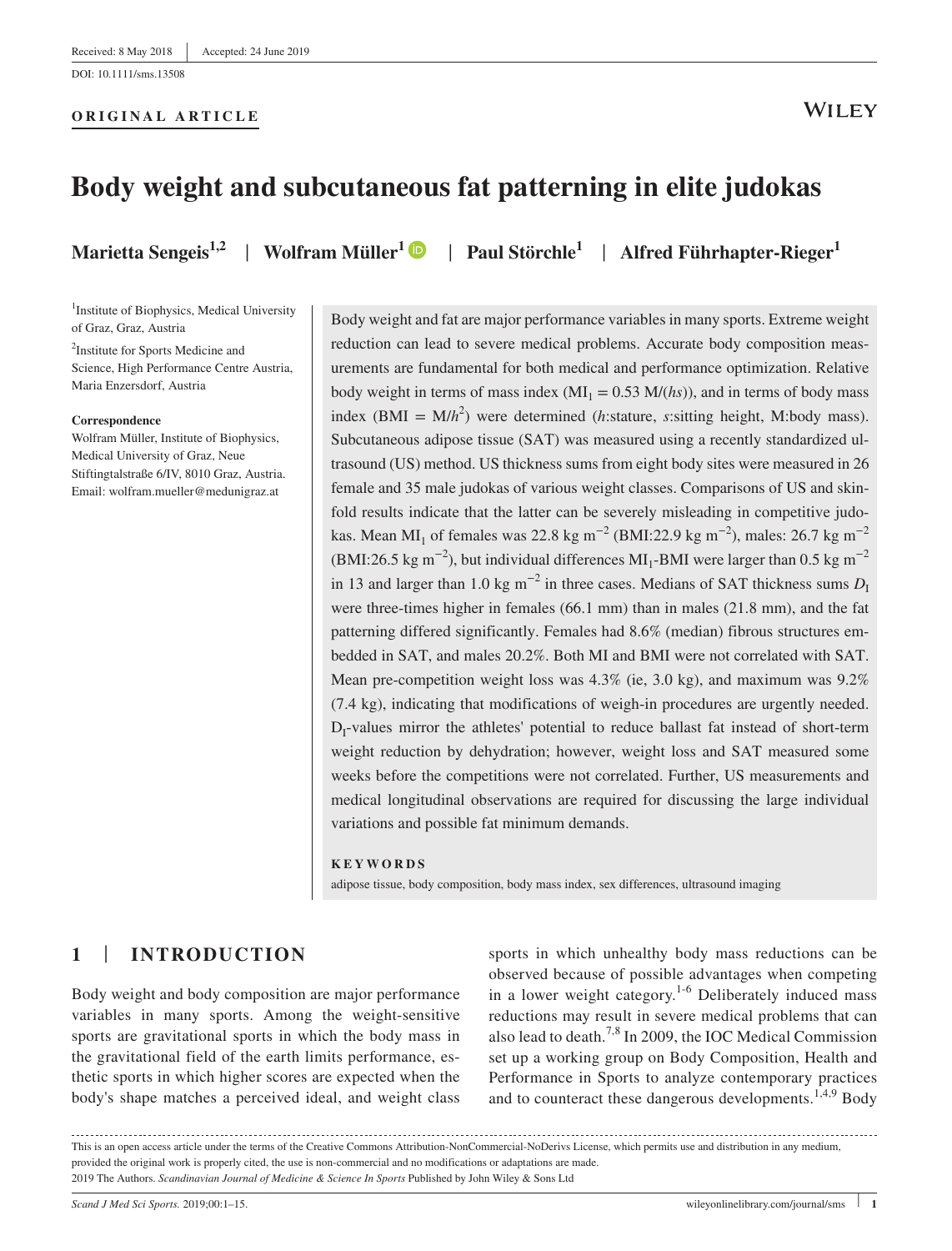composition disturbances in sports are closely related to eating habits and eating disorders. The severe medical consequences are in the focus of many publications in sports medicine.4,7,10 A review and position statement on behalf of the Research Working Group on Body Composition, Health and Performance, under the auspices of the IOC Medical Commission has been presented recently. $4$  However, this is a discussion paper based on current insights and experiences, but not a final consensus statement. Changes of competition rules can contribute to a better health status of athletes. In the gravitational sport of ski jumping, where lighter athletes have the advantage of flying further, regulations that limit ski length for athletes who are too light ("BMI rule" of the International Ski Federation, FIS) improved the severe low weight problem in this sport. $11-13$ 

This research focuses on athletes' weight and body composition in the weight class sport of Judo.

## **1.1** | **Measurement of relative body weight**

To be allowed to compete in their chosen weight class category, almost all athletes (except for the heavy weight class) reduce their weight before the "weigh‐in" by several kg. Loss of water and thus severe dehydration is a major part of the weight reduction practices. Athletes try to compensate for this, at least partially, in the time between the "weigh‐in" and their first fight. $14-16$  In Judo, the weight is measured the day before the tournament, usually in the evening.

The body mass index (BMI) is widely used to measure relative body mass (M):  $\text{BMI} = \text{M}/h^2$  with respect to height (*h*); however, the BMI does not consider the individual body dimensions as stated by the World Health Organization (WHO): "Problems arise, however, in adults who's shape differs from the norm, particularly those whose legs are shorter or longer than might be expected for their height".<sup>17</sup> Therefore, an improved measure for relative weight had been developed<sup>1,3,18</sup>: the mass index (MI) which is a modified BMI that considers the person's sitting height (*s*):  $MI = BMI \left(\frac{\bar{c}}{c}\right)^k$ , with C being the Cormic index  $C = s/h$ , s is the sitting height and  $\overline{C}$  is a value in the middle of the Cormic index continuum representing "mean sitting height"; k is a weighting exponent for the correction term  $\left(\frac{\bar{c}}{c}\right)$ . Persons who have the same body height but lower sitting height (and thus longer legs  $(l)$ :  $h = s + al$ , a considers the individual's proportions) have lower body volume, and therefore, a lower body weight can be expected to be appropriate for them. For athletes with lower sitting height, the relative body weight in terms of MI is higher than their BMI. The MI and the BMI are identic for  $k = 0$ . The other extreme would result for  $k = 2$ :  $MI_2 = 0.53<sup>2</sup> M/s<sup>2</sup>$ . The  $MI_2$  is related to sitting height only; this measure ignores the contribution of the legs for assessing relative body mass. For a relative measure that considers both *s* and *h*, it is appropriate to

choose k between these two extremes. For  $k = 1$ , we get:  $MI_1 = 0.53$  M/(*hs*). The MI<sub>1</sub> is used in this study as an improved measure for relative body mass, but—as the BMI—it cannot distinguish between muscle and fat mass.

#### **1.2** | **Body composition assessment in sports**

Most athletes and their coaches, in particular those in weightsensitive sports, $\frac{1}{1}$  are interested in their body fat amount. Surprisingly, only a few of them are aware of the principle differences whether fat is measured on the molecular or on the anatomic level.<sup>1</sup> The fat amount determined on the molecular level (eg, by multi-component models including measurements of body density, body water, and bone mineral con $tent$ <sup>1,19</sup>) should be higher when compared to the fat detected on the anatomic level (eg, by medical imaging techniques like US or MRI) because anatomic approaches necessarily miss the dissolved fat and all fat containing structures that can only be detected on the histological or molecular level (eg, in the nervous system, or stored in the liver or in the blood).

But this is only one reason for the wide‐spread confusion when it comes to discussing body fat in athletes. Other reasons are the measurement discrepancies of widely used methods because of their inherent methodical limitations. Currently used body composition assessment methods in sports<sup>9</sup> have recently been analyzed by the Working Group on Body Composition, Health and Performance, under the auspices of the Medical Commission of the International Olympic Committee.<sup>1</sup> A detailed discussion of best practice (and limitations) in physique assessment in sports can be found in Patria A. et al. $^{20}$  In top level sports where athletes aim for extremes of their body composition, it is essential to be aware of possible measurement errors: small changes of body composition can have a major effect on performance.

Measuring body fat is not a simple task. Many assumptions on which some measurement techniques rely on are not valid for athletes. Surprising and sometimes obviously wrong data can result: in elite athletes, minus 12% fat were measured using densitometry, and negative fat amounts were measured on the torso using dual‐energy X‐ray absorptiometry  $(DXA)^{1}$  Santos et al<sup>15</sup> analyzed the accuracy of DXA in elite judokas and found that DXA overestimated fat mass changes at the lower end and underestimated at the upper end when compared to the 4‐component reference method. These authors concluded: "DXA may not be accurate for detecting small physiological changes in athletes that need to achieve a target body weight prior to a competition".<sup>15</sup> Severe errors of DXA can result because using two X‐ray photon energies enables only to distinguish between two sorts of tissue (soft tissue and bone) but not between three (muscle, fat, and bone). Therefore, the evaluation softwares of the companies have to be based on assumptions that are often not fulfilled, particularly not in athletes with their physique that deviates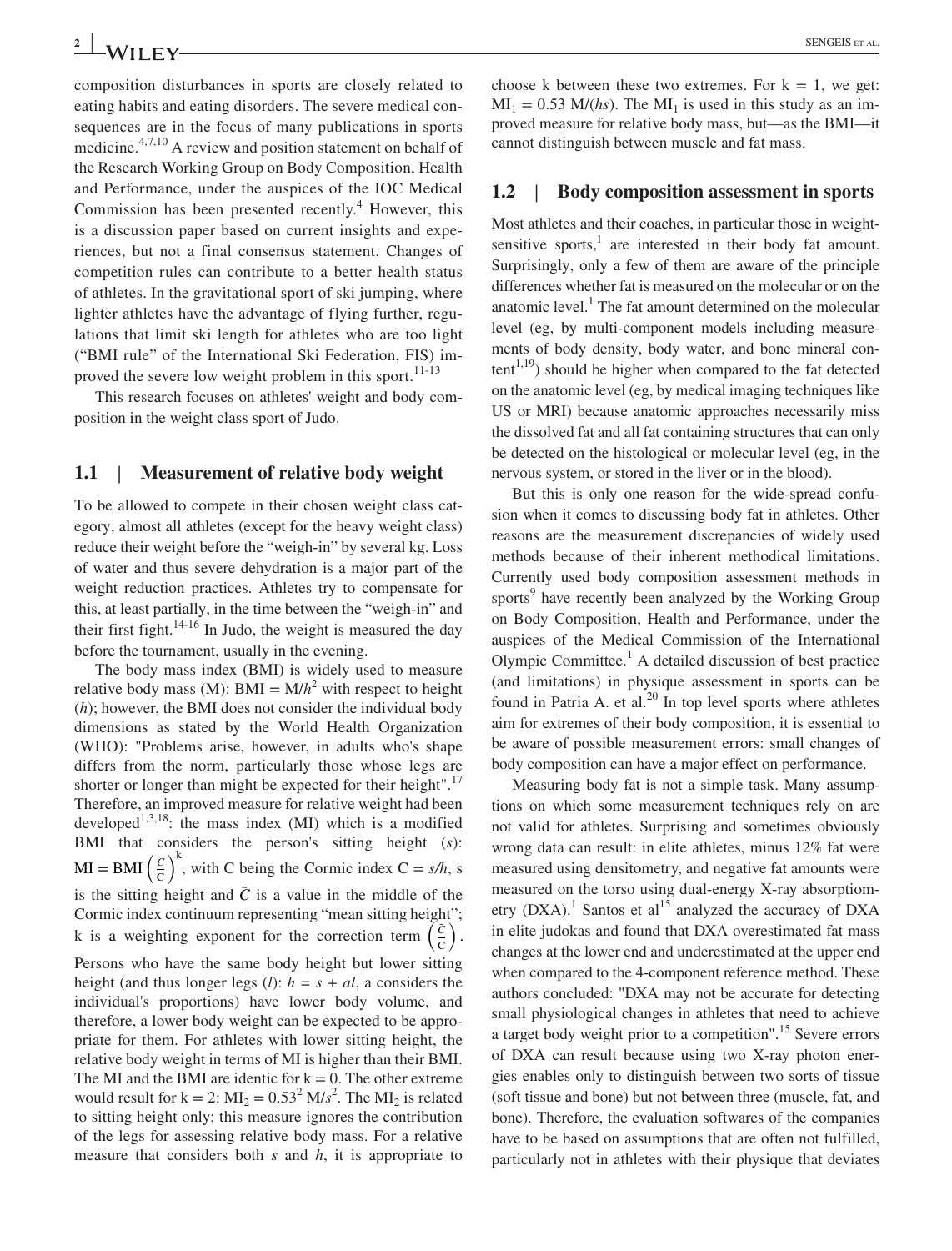in many cases substantially from the "reference person". The shortcomings of DXA have repeatedly been analyzed and discussed in the literature.<sup>1,15,21-23</sup>

The use of bio-impedance (BIA) for body fat measurement in sports has to be questioned because of unrealistic model assumptions that result in low accuracy which is not appropriate for analyzing body composition of athletes on a sufficiently fine scale, and also because of the reliability problems associated with this method. $24$  The widely used skinfold method<sup>9,25,26</sup> for measuring subcutaneous adipose tissue (SAT) thickness was shown to deviate substantially from thickness measurements based on high-resolution ultrasound (US) images. $<sup>2</sup>$ </sup>

# **1.3** | **Ultrasound measurements of subcutaneous fat**

During the last years, an ultrasound method for measuring subcutaneous adipose tissue patterning with high accuracy and reliability has been developed<sup>2,27</sup> and standardized in cooperation with the IOC Medical Commission Research Group on Body Composition, Health and Performance.<sup>28</sup> This method can be applied to groups ranging from extreme leanness to obesity class  $III^{29}$  With this novel US technique, thicknesses of SAT layers can be measured without compression and with high accuracy that is only limited by the furrowed SAT tissue borders<sup>1,2,28</sup>: the measurement accuracy<sup>2,28,29</sup> is about 0.1‐0.2 mm (when using a 9‐18 MHz probe). High reliability is obtained by the standardized measurement and evaluation protocol.<sup>2,28-30</sup> US does not use ionizing radiation and can therefore be applied to children or pregnant women, too. The method uses eight sites to represent fat depots on the trunk, on the arms, and on the legs.<sup>28,29</sup> For defining the US measurement sites, the authors started out from the well‐ known skinfold (*SF*) sites of the International Society for the Advancement of Kinanthropometry  $(ISAK)^{31}$  but several of these sites are not optimal for US measurements and had to be replaced by new ones.<sup>2,27-29</sup> All distances are relative to body height and marking of the eight sites takes only a few minutes.27 Further advantages of the US method are that SAT thickness layers can accurately be measured across a wide range of thicknesses,<sup>28,29</sup> fibrous tissues embedded in the SAT can be quantified accurately,<sup>2,27-29</sup> and many semiautomatically performed thickness measurements from one image result in a small standard error of the mean (SEM) for a given site. US measurement and image evaluation can be done within about 15 minutes, and the method is easily applicable in the field. However, handling of the US system and the evaluation of the images need some practice. $28-30$ 

Here, a group of 61 elite judokas, among them several World Championships and Olympic medalists were investigated with this recently standardized US method. Additionally, ISAK *SFs* for subcutaneous fat assessment,  $9,31$  and BMI and  $MI_1$  as measures for relative body mass<sup>1,3,11,18</sup> were used for testing the following hypotheses:

- 1. The sums of SAT thicknesses *D* (medians) measured by the standardized US method are larger in female than in male judokas.
- 2. SAT thicknesses measured by US at the individual sites (medians) are not larger at all sites in female judokas than in male judokas.
- 3. Relative body weight (measured in terms of  $MI_1$  and BMI) correlates positively with *D*.
- 4. There is a significant correlation between short-term weight losses for a competition and *D* measured some weeks before the competition.
- 5. There is a significant correlation between short‐term weight losses for an upcoming competition and SAT thicknesses measured some weeks before the competition at the abdomen sites.
- 6. Percentages of fibrous structures embedded in the SAT are the same in both sexes.
- 7. A higher skinfold sum of an athlete compared with another athlete is associated with a higher US sum *D* of SAT thicknesses.
- 8. Thickness of SAT measured by US in individuals at a given site (*d*) can be estimated by *SF* measurements at this site (X) according to  $d = qX$ , with q being a constant factor, independent of the site and of the person measured.

## **2** | **MATERIALS AND METHODS**

All listed Appreviations may be found in the Supplementary Material.

# **2.1** | **Participants**

Sixtyone elite judokas participated in this study, of whom 50 had competed at an international level (14 medalists of Olympic Games, World Championships, Masters, Grand Slam, and Grands Prix during 2015‐2017), 10 athletes participated in the Olympic Games in Rio de Janeiro 2016, and two won Olympic medals there. Females and males are analyzed separately because of their deviating physiological conditions and body composition necessities.<sup>4,7</sup> The study was approved by the Ethics Committee of the Medical University of Graz (20‐295ex08/09). All participants (or parents of participants younger than 18 years) were informed about the study contents and aims, and signed a written consent form before the examination was started. 51 athletes were measured within 3 days, before the upcoming competition phase (during an international training camp in Mittersill, Austria, January 7‐9, 2016), ten were measured in the following weeks. The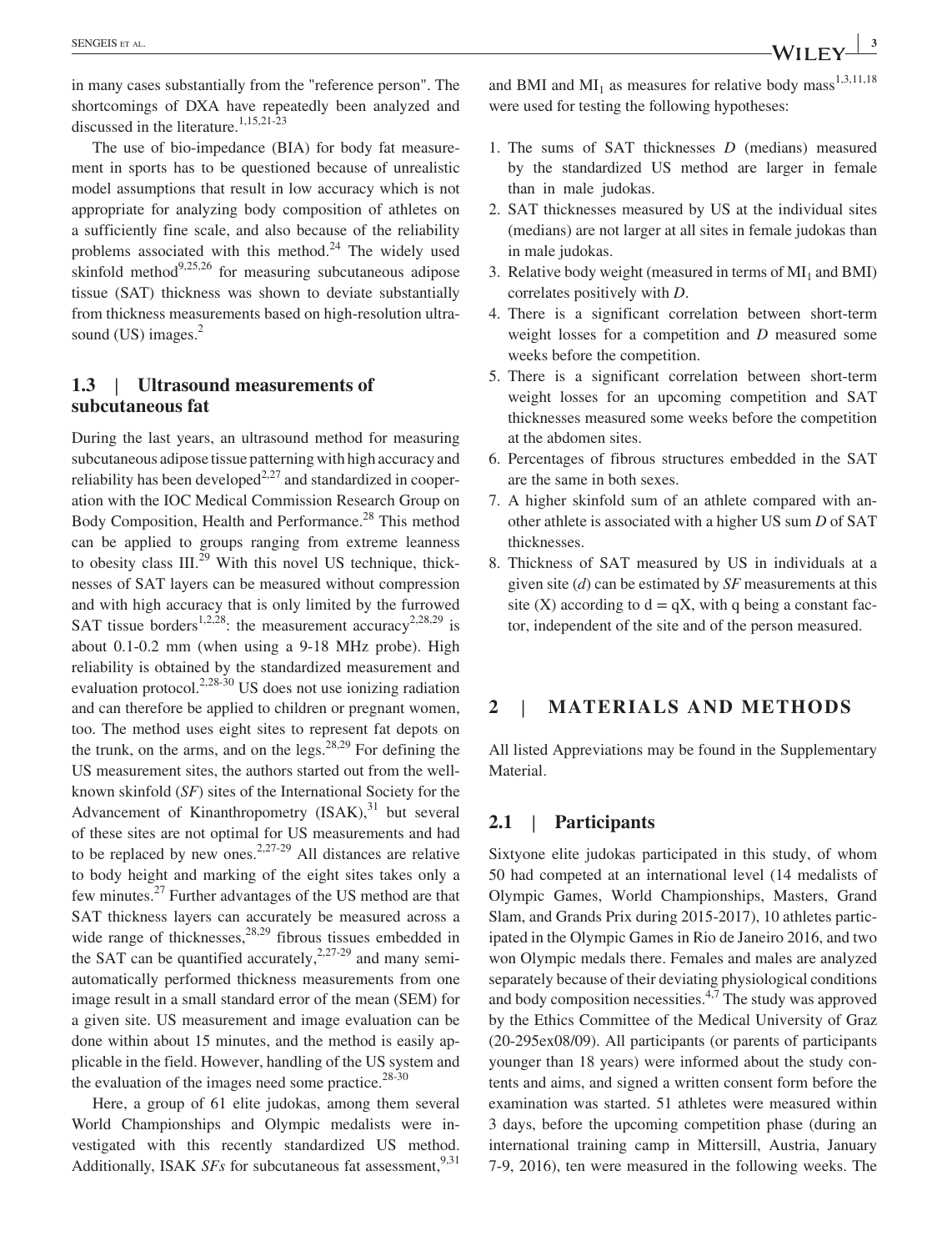most important first competitions for the investigated group of athletes took place on January 30‐31 (European Open) and on February 6‐7 (Grand Slam, Paris). Participants were grouped according to the Judo weight category (WC) borders for females (f) and males (m): (1) Extra‐lightweight (f:48 kg; m:60 kg), (2) Half‐lightweight (f:52 kg; m:66 kg), (3) Lightweight (f:57 kg; m:73 kg), (4) Half‐middleweight (f:63 kg; m:81 kg), (5) Middleweight (f:70 kg;m:90 kg), (6) Half-heavyweight (f:78 kg; m:100 kg), and (7) Heavyweight  $(f: + 78 \text{ kg}; \text{m}: + 100 \text{ kg}).$ 

Further group definitions: G: All participants, G<sub>f</sub>: All females,  $G_m$ : All males.

 $G_{f,A}$ : Female adults; ≥18 years, excluded heavyweight category  $+ 78$  kg,

 $G_{m,A}$ : Male adults;  $\geq$  18 years, excluded heavyweight category  $+100$  kg,

 $G<sub>fHW</sub>$ : Female heavyweight category + 78 kg and for youth  $+70$  kg,

 $G<sub>m HW</sub>$ : Male heavyweight category + 100 kg,

 $G_{f,Y}$ : Female youth <18 years, excluded heavyweight category  $+70$  kg,

 $G_{m}$ y: Male youth <18 years, excluded heavyweight category  $+100$  kg,

 $G_{f,A,1.5}$ : Female adults groups 1-5 (heavyweight, 7, and half-heavyweight, 6, not included),

 $G_{m,A,1-5}$ : Male adults groups 1-5 (heavyweight, 7, and halfheavyweight,6, not included),

 $G_{f,A,6-7}$ : Female adults groups 6-7 (heavyweight, 7, and half-heavyweight, 6),

 $G_{m,A,6-7}$ : Male adults groups 6-7 (heavyweight, 7, and half‐heavyweight,6).

# **2.2** | **Anthropometry**

Anthropometric measurements include the following: body mass (M) measured on a calibrated electronic scale (Seca Modell 799) in underwear or tight sport clothes, without shoes; body height (*h*), sitting height (*s*), leg length (*l*) were measured to the nearest 0.1 cm with an anthropometer (GPM 100). A metallic tape (CESCORF) was used for measuring waist circumference. Measurements were performed according to the ISAK protocol.<sup>31</sup> BMI =  $M/h^{229}$  and the mass index  $MI_1 = 0.53M/(hs)$  were calculated. Anthropometric variables were measured immediately before US images were captured. Weight reduction was determined by subtracting the maximum weight of the athlete's weight category from the weight measured during this study (50 of the 61 judokas competed at international events after the study).

# **2.3** | **Ultrasound site marking**

All eight standardized sites (on the right side of the body) were marked according to the standardized US protocol<sup>28</sup>: the sites upper abdomen (UA), lower abdomen (LA), lateral thigh (LT) were marked in standing position, the erector spinae (ES) in sitting position, distal triceps (DT), and brachioradialis (BR) were marked with the forearm supported, front thigh (FT) and medial calf (MC) with the right foot on a supporting box. US site selection is discussed in detail elsewhere.28,29

# **2.4** | **Skinfold site marking**

Skinfolds were measured with a Harpenden skinfold caliper (Baty International; spring pressure of 10  $\text{g/mm}^2$ ) at each of the eight ISAK sites: triceps, subscapular, biceps, iliac crest, supraspinale, abdominal, front thigh, and medial calf. $31$ 

## **2.5** | **Observers**

Two experienced observers performed the measurements. They had been trained according to the ISAK protocol for skinfolds and by the International Association of Sciences in Medicine and Sports (IASMS) for the US technique.

## **2.6** | **Ultrasound imaging of SAT**

The image procedure for US measurements was made with the participants lying in a supine, prone, or rotated position.28 Conventionally B‐mode (brightness mode) US imaging systems use a speed of sound  $c = 1540$  m s<sup>-1</sup> for calculating distances of reflectors in "soft" tissues according to the pulse‐echo method. The image evaluation software used here considers the speed of sound in SAT accordingly  $(c = 1450 \text{ ms}^{-1})^{28}$  Compression is avoided by using a thick layer of US gel (about 5 mm) between the probe and the skin. Two conventional US systems operated with linear probes (Phillips CX50, linear probe L12‐3, and GE Logic e with probe 18L) were used. US measurements were performed in accordance with the method published recently.<sup>28</sup>

**FIGURE 1** A, Typical example of an ultrasound image (US) of subcutaneous adipose tissue (SAT). Site: front thigh (FT). Tissue structures of relevance for US image evaluation are marked. B, The semi‐automatic SAT detection algorithm starts out from the blue zones. The yellow frame represents the chosen region of interest. The evaluation algorithm measured automatically 235 SAT thicknesses of the SAT layer along 235 vertical lines in this image. Mean  $d_1 = 8.10 \pm 0.11$ ) mm,  $d_E = 7.61 \pm 0.12$ ) mm, and the difference  $d_F = 0.49$  mm (represents the mean thickness of the embedded fibrous structure). Image depth was 20 mm. C, Weight loss in all females (except for heavy weight category) before competition, in kg (grey) and in percent of body weight (black). Participants are ordered according to their sums of SAT thicknesses  $D_1$ . Fig. D, as C, but for males.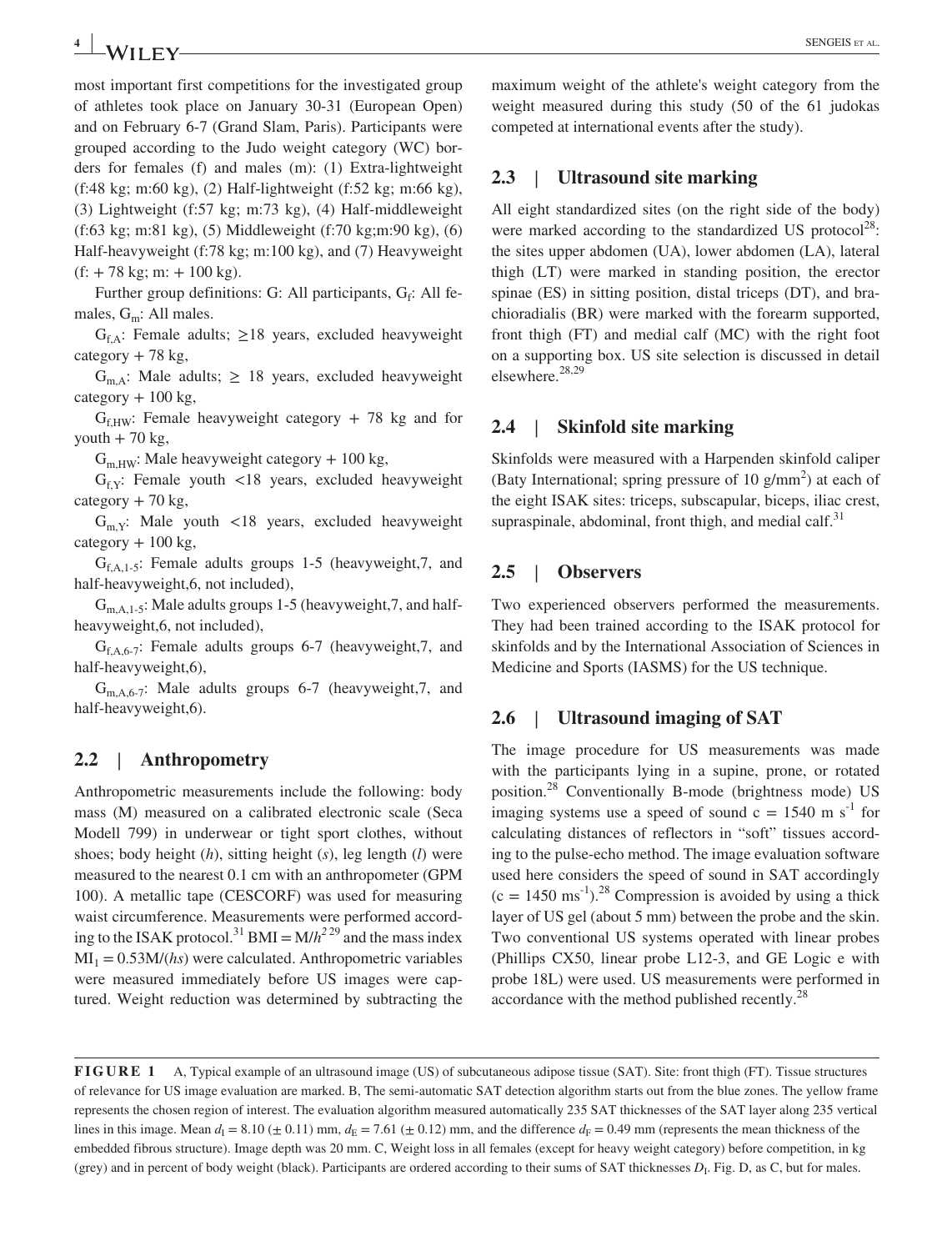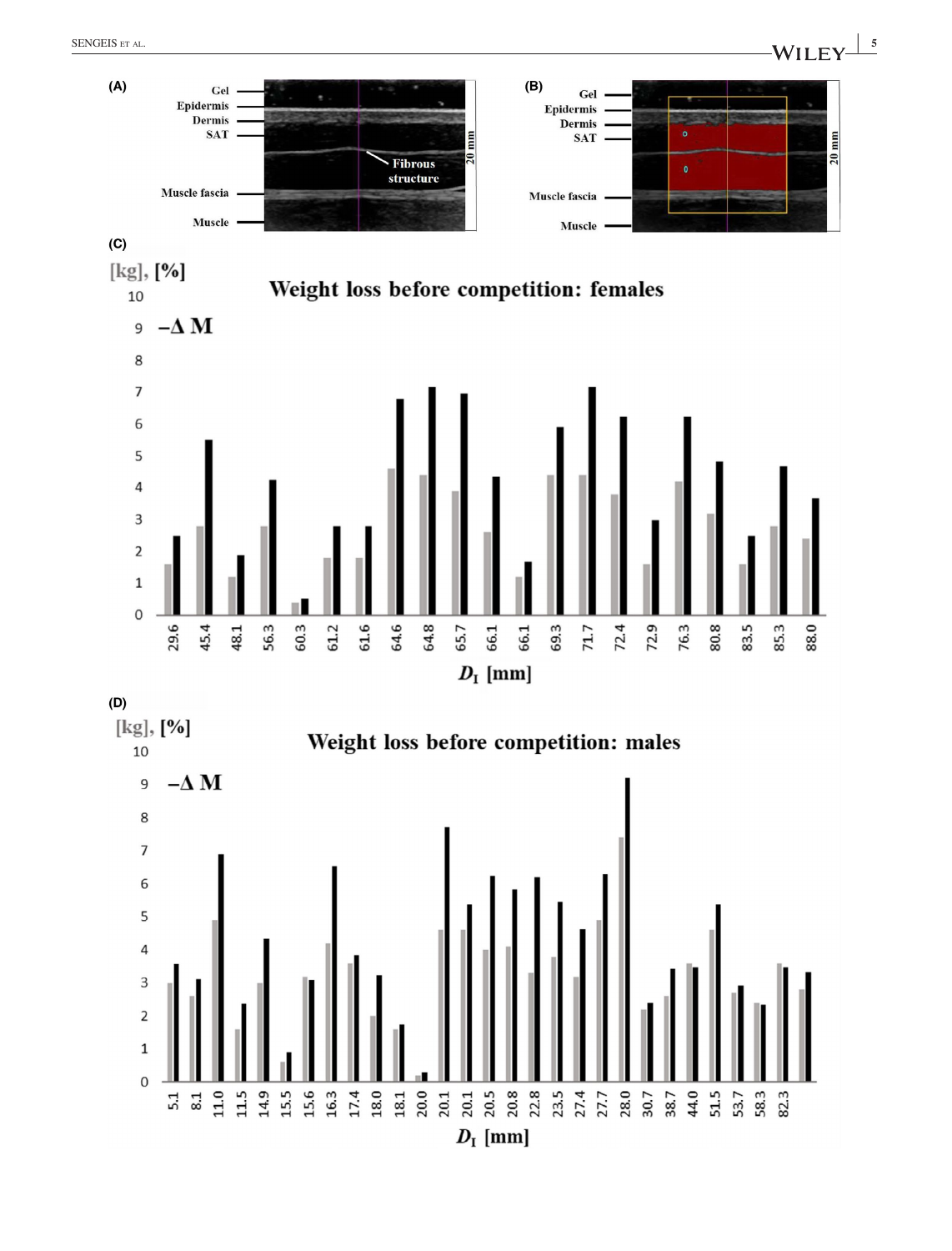# **2.7** | **Semi‐automatic thickness measurement**

The US Tissue‐Scientific software (version 3.3, rotosport.at) enables measuring series of thickness values in US images semi-automatically. Sound speed was set to  $1450 \text{ m s}^{-1}$  for distance determination in SAT. $^{32}$  Visual control is necessary because anatomic structures (eg, Camper's fascia in the abdomen region<sup>2</sup>) may be complex in some cases. Within the appropriate region of interest (ROI) chosen by the observer, the software detects the contour of the adipose tissue layer, and measures typically about hundred thicknesses therein. The ROI was usually chosen symmetrically around the middle line which corresponds to the middle beam of the US probe. The evaluation software started out from the blue seeds (compare to Figure 1B). The SAT detected within the region of interest is colored in red. The software displays both the mean SAT thickness in a given ROI with the fibrous structures included  $(d<sub>I</sub>)$  or excluded  $(d<sub>E</sub>)$ . The sums of the thicknesses from the eight sites  $(D_I \text{ and } D_E)$ , respectively) are also computed.

# **2.8** | **Statistics**

Participants' data (Table 1) are given in means  $\pm$  standard deviation (mean  $\pm$  SD). Shapiro-Wilk test revealed that not all datasets were normally distributed, therefore medians and box plots for brief descriptions of data distributions were used. Spearman's or Pearson rank correlation coefficients (ρ) were used for data of Figure 2A‐D. Mann‐Whitneytest was applied to compare female and male values in given datasets (Figures 4 and 5). SPSS (IBM SPSS Statistics V.24) was used.

# **3** | **RESULTS**

Table 1 shows participants' anthropometric data and also the sums of SAT thicknesses measured at the eight standardized sites for all groups. In  $D<sub>I</sub>$ , the embedded fibrous structures are included in the thickness measurement, whereas in  $D<sub>E</sub>$ they are excluded. For each group, the median percentage of fibrous structures (P) that are embedded in the SAT is also shown.

A typical US image from the site front thigh (FT) is shown in Figure 1A. The black band on top corresponds to the thick gel layer that avoids tissue compression. The black region between the skin and the muscle fascia represents the SAT layer (1A). A fibrous structure is embedded in this case.

Body weights measured during the research study were compared with the maximum weight of the athletes' individual weight category limits (Figure 1C,D). In the training phase when measurements took place, most judokas (except for the five heavy weight athletes and another six) had body masses above their weight category limits: the mean  $(N = 50)$  was 3.0 kg  $\pm$  1.4 kg (ie, 4.3%  $\pm$  2.0% of body mass), the highest values were 7.4 kg (9.2%), two cases with 4.9 kg (6.9% and 6.3%), and four cases with 4.6 kg (7.7%, 6.8%, 5.4%, and 5.4%). Mean weight loss of females  $(N = 21)$ was 2.7 kg  $\pm$  1.3 kg (4.4%  $\pm$  2.0%), and of males (N = 29) 3.3 kg  $\pm$  1.4 kg (4.3%  $\pm$  2.0%). There was no significant correlation between weight losses and sums of SAT thicknesses (females:  $\rho = .26$ ,  $P = .25$ ; males:  $\rho = .19$ ,  $P = .34$ ), and there was also no significant correlation between weight losses and SAT thicknesses measured at the UA and LA site (UA: females: ρ = −.08, *P* = .73; males: ρ = −.003, *P* = .99); LA: females:  $ρ = .24$ ,  $P = .30$ ; males:  $ρ = .01$ ,  $P = .97$ ). The mean weight losses in athletes measured in the same training period (January 7-9, 2016) (N = 40) was: 3.0 kg  $\pm$  1.3 kg (ie,  $4.2\% \pm 1.9\%$  of body mass), and there was also no significant correlation between weight losses and SAT thicknesses (females:  $\rho = .21$ ,  $P = .42$ ; males:  $\rho = .34$ ,  $P = .12$ ) in both sexes.

Figure 2A,B compare SAT thicknesses measured by US to skinfold (*SF*) measurements. Athletes are ordered according to their BMI. The pattern of the columns indicates that BMI and SAT are not correlated. This also holds true in many cases when *SF*s are compared to the US measurements of SAT  $(D<sub>I</sub>)$ . The ratios  $D_{\text{I},\text{MEDIAN}}/SF_{8,\text{MEDIAN}}$  were 0.61 for females (N<sub>f</sub> = 24), and 0.40 for males ( $N<sub>m</sub> = 30$ ). However, several cases differed substantially from the medians of the ratios: for example, the male participant with BMI =  $21.6 \text{ kg m}^{-2}$ had a ratio of 20.0  $mm(D<sub>I</sub>)/44.9$   $mm(SF) = .45$  and the male participant with BMI = 25.2 kg m<sup>-2</sup> had a ratio of 5.1 mm/45.4 mm  $= 0.11$  indicating that the same skinfold sum (45 mm) did not at all correspond to the same SAT thickness sum measured by the standardized US technique.28,29 SAT thickness sums ranged from 5.1 mm (corresponding to a mean of 0.64 mm) to 119.0 mm (14.88 mm) and *SF* sums from 44.6 mm (5.58 mm) to 175.8 mm (21.98 mm) (Figure 2). The FT and the MC site were the same for US and *SF* measurements. At FT, the ratios *d*/X ranged from 0.03 to 0.62 (median: 0.38;  $N = 55$ ), and at MC from 0.03 to 0.64 (median: 0.37;  $N = 60$ ). There was no constant factor relating the SAT thicknesses measured by US and by *SF*s, indicating the large influence of individual skin thickness and SAT compressibility on the *SF*  measurement results.

Figure 2C shows that there was even a negative correlation (Spearman's rank correlation coefficient ρ was − .379, *P* < .01) between BMI and the accurately measured sum of SAT thicknesses  $(D<sub>I</sub>)$  when females and males were analyzed together (half‐heavy weight and heavy weight not included). This indicates that BMI is not a useful measure of fatness, at least in athletes. Analysis of females and males separately did not result in a significant correlation.

Figure 2D shows the differences between the measures  $MI_1$  and BMI for relative body weight. 13 of the athletes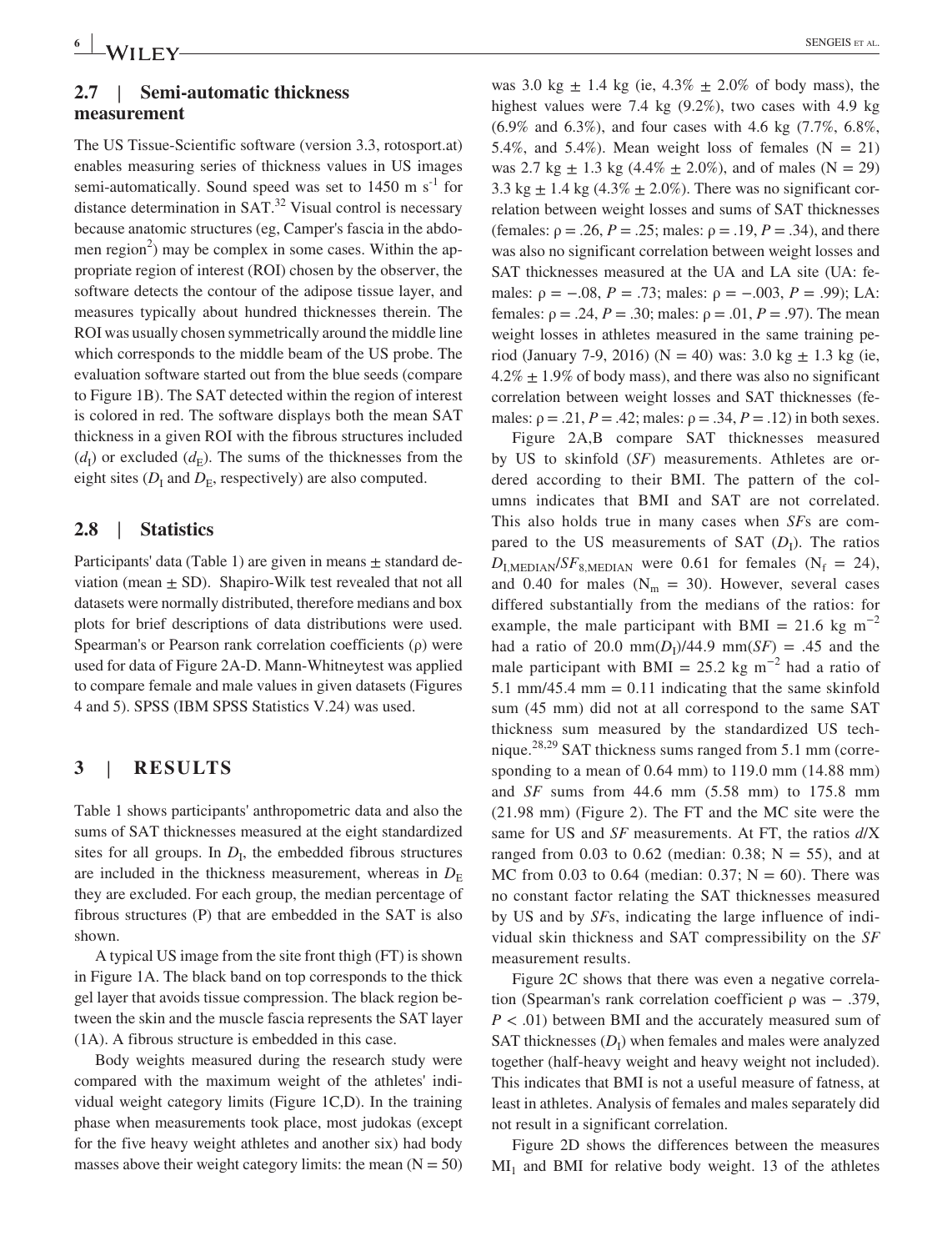|                                                                                                                                                                                                                                                    | $G$ 61       | $G_f$ 26     | 35<br>ٿئ       | $G_{f,A}$ 16 | $G_{\rm m/A}$ 26 | $G_{f,y}$ 8  | $G_{m,Y}$ 6  | $G_{\rm f,HW}$ 2 | $G_{m,HW}$ 3 |
|----------------------------------------------------------------------------------------------------------------------------------------------------------------------------------------------------------------------------------------------------|--------------|--------------|----------------|--------------|------------------|--------------|--------------|------------------|--------------|
| a(y)                                                                                                                                                                                                                                               | 21.4(5.5)    | 19.9(4.2)    | .5(6.1)<br>22. | 21.6 (3.7)   | 24.2 (5.8)       | 16.1 (1.0)   | 15.5 (1.0)   | 21.5(7.8)        | 21.7 (4.2)   |
| h(m)                                                                                                                                                                                                                                               | 1.730 (0.08) | 1.678 (0.06) | 1.769 (0.08)   | 1.681 (0.06) | 1.763 (0.07)     | 1.655 (0.05) | 1.739 (0.08) | 1.745 (0.05)     | 1.879 (0.06) |
| s(m)                                                                                                                                                                                                                                               | 0.920(0.04)  | 0.895(0.03)  | 0.939(0.04)    | 0.898(0.03)  | 0.936(0.03)      | 0.878(0.02)  | 0.922(0.04)  | 0.935(0.00)      | (40.018)     |
| $l$ (m)                                                                                                                                                                                                                                            | 0.966(0.06)  | 0.936(0.04)  | (0.990)(0.05)  | 0.934(0.04)  | 0.982(0.05)      | 0.928(0.03)  | 0.999 (0.06) | 0.987(0.04)      | 1.039 (0.04) |
| M (kg)                                                                                                                                                                                                                                             | 75.6 (18.3)  | 64.7 (7.7)   | 83.7 (19.8)    | 65.3 (6.3)   | 82.1 (12.7)      | 59.6 (4.9)   | 67.1 (13.8)  | 80.3 (1.3)       | (3.5)        |
| $\rm BMI\, (kg\ m^{-2})$                                                                                                                                                                                                                           | 25.0 (4.0)   | 22.9 (1.9)   | 26.5(4.5)      | 23.1 (1.6)   | 26.3 (2.7)       | 21.8 (1.4)   | 22.0 (2.5)   | 26.4 (1.1)       | 37.1 (2.4)   |
| $MI_1$ (kg m <sup>-2</sup> )                                                                                                                                                                                                                       | 25.0 (4.0)   | 22.8 (1.9)   | 26.7 (4.3)     | 22.9 (1.8)   | 26.2 (2.8)       | 21.7 (1.5)   | 22.8 (2.3)   | 26.1 (0.3)       | 37.0 (2.3)   |
| w/h(1)                                                                                                                                                                                                                                             | 0.44(0.05)   | 0.42(0.02)   | 0.46(0.05)     | 0.42(0.02)   | 0.46(0.03)       | 0.41(0.02)   | 0.41(0.02)   | 0.43(0.04)       | 0.56(0.05)   |
| $C = s/h(1)$                                                                                                                                                                                                                                       | 0.53(0.01)   | 0.53(0.01)   | 0.53(0.01)     | 0.53(0.01)   | 0.53(0.01)       | 0.53(0.00)   | 0.53(0.01)   | 0.54(0.02)       | 0.53(0.00)   |
| $D_{\text{I},\text{MEDIAN}}\left(\text{mm}\right)$                                                                                                                                                                                                 | 49.8         | 66.1         | œ<br>21.       | 65.4         | 20.8             | 65.9         | 19.0         | 115.4            | 111.5        |
| $D_{\rm E,MEDIAN}~(\rm mm)$                                                                                                                                                                                                                        | 44.2         | 60.0         | 17.0           | 59.1         | 16.2             | 59.4         | 15.5         | 109.4            | 106.4        |
| $P_{\text{MEDIAN}}(\%)$                                                                                                                                                                                                                            | 12.9         | 8.6          | 20.2           | 8.8          | 21.7             | 8.8          | 19.3         | 5.1              | 5.5          |
| Shown are means (±SD) of: age (a), body height (h), sitting height (s), leg length (l) body mass (M), body mass index (BMI = M/h <sup>2</sup> ), mass index (MI <sub>1</sub> = 0.53M/(hs)), waist-to-height ratio (w/h) and the group medians of D |              |              |                |              |                  |              |              |                  |              |

**TABLE 1** Anthropometric data of all groups

TABLE 1 Anthropometric data of all groups

 $D_{\text{E}}$ . P is the percentage of fibrous structures P = 100F/*D*<sub>1</sub> = 100(*D*<sub>1</sub>-*D*<sub>E</sub>/*D*<sub>1</sub>) of the group median.

 $D_{\rm E}$ . P is the percentage of fibrous structures  $P = 100F/D_1 = 100(D_1-D_{\rm E}/D_1)$  of the group median.<br> $D_{\rm E}$ : sums of subcutaneous adipose tissue (SAT) thicknesses when the fibrous structures are included.<br> $D_{\rm E}$ : s *D*I: sums of subcutaneous adipose tissue (SAT) thicknesses when the fibrous structures are **i**ncluded.

*D*E: sums of SAT thicknesses when the fibrous structures are **e**xcluded.

F: sum of fibrous structures.

Abbreviations: a: age (years), h: body height (m), s: sitting height (m), h: leg length (m), M: body mass (kg), BMI: body mass index (kg m<sup>-2</sup>), MI<sub>1</sub>: mass index (kg m<sup>-2</sup>), w/h: waist-to-height ratio (1), C: Cormic index Abbreviations: a: age (years), h: body height (m), s: sitting height (m), h: bg length (m), M: body mass (kg), BMI: body mass index (kg m<sup>-2</sup>), MI; mass index (kg m<sup>-2</sup>), w/h: waist-to-height ratio (1), C: Cormic index (1)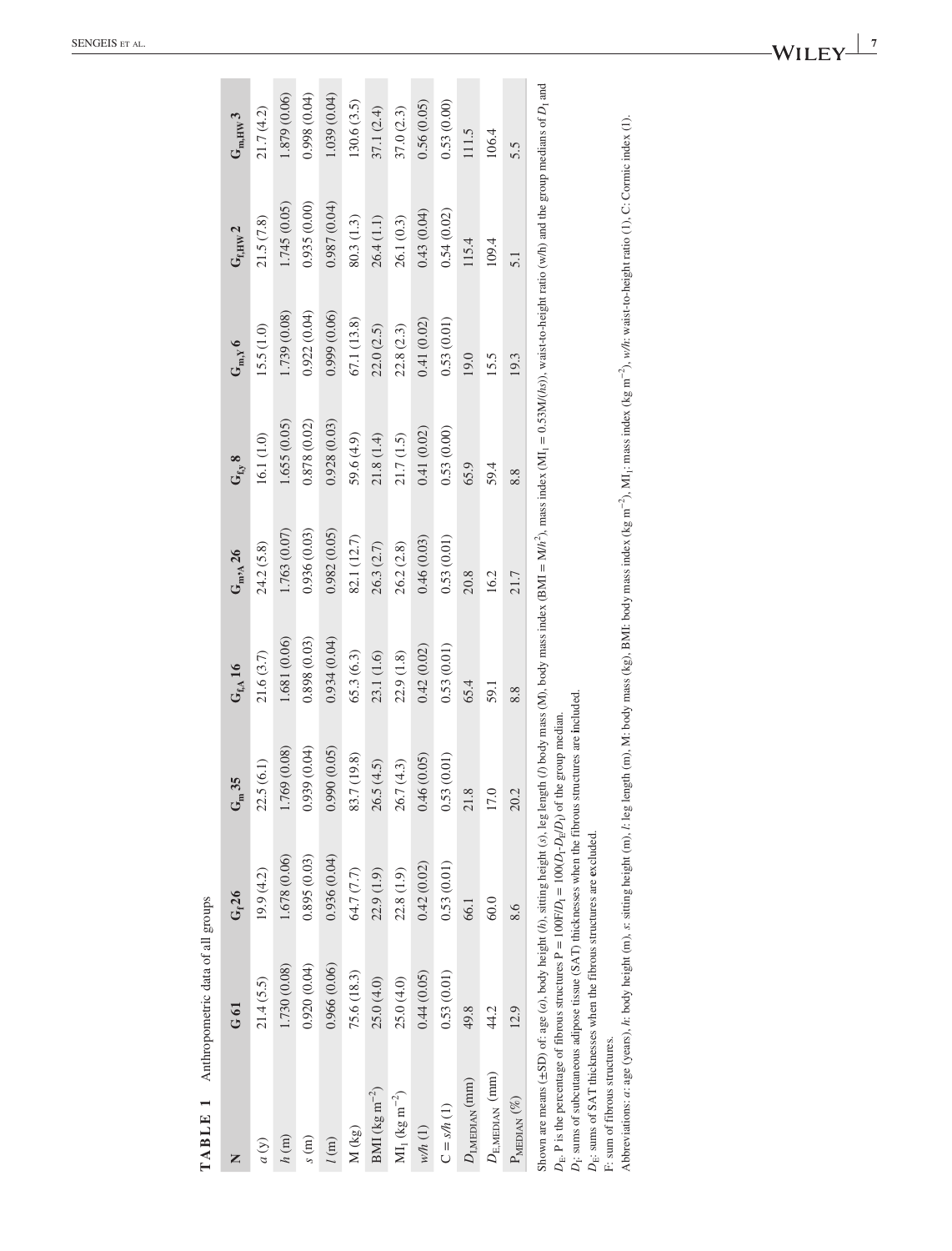

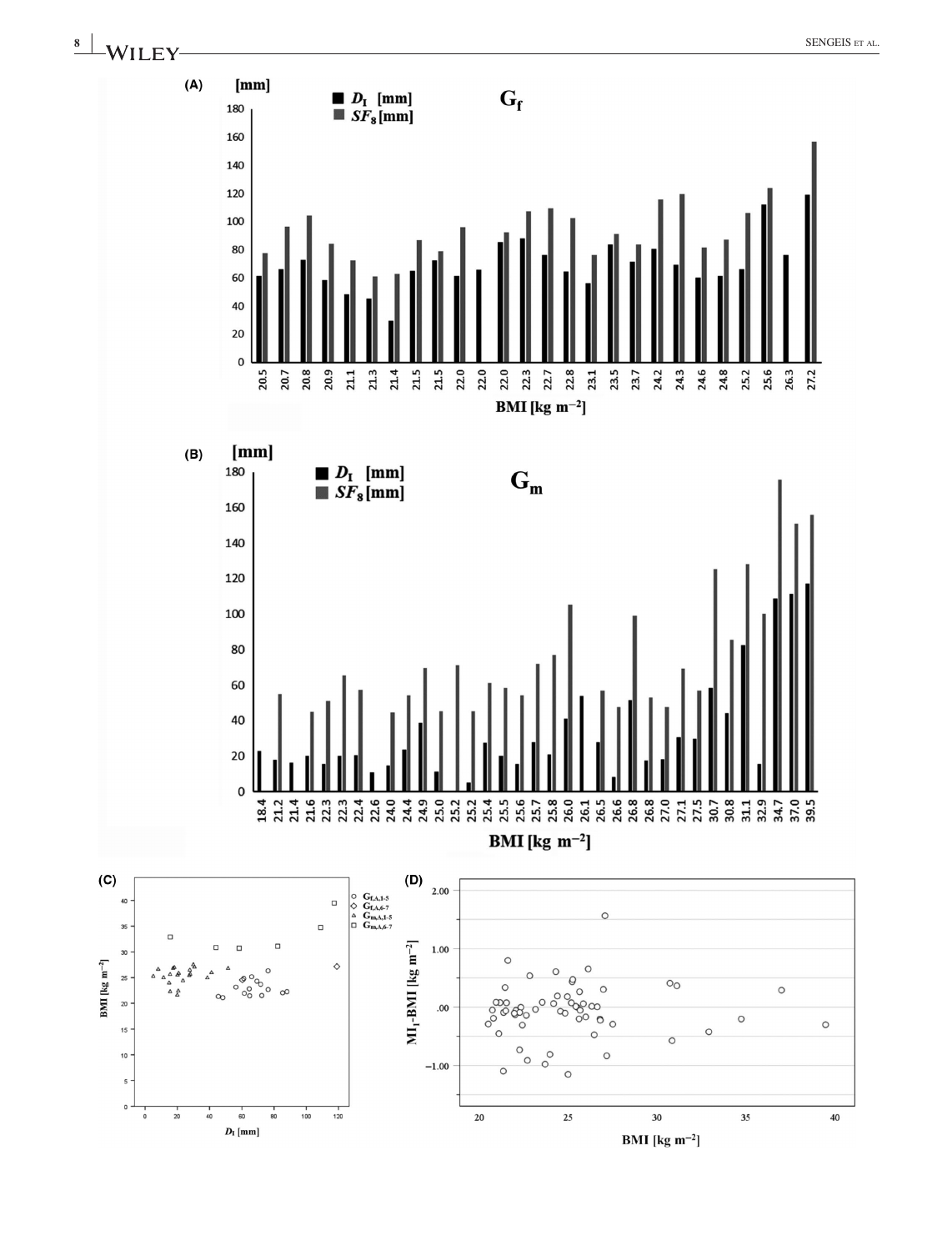**FIGURE 2** Subcutaneous adipose tissue (SAT) measurement with US and skinfold (*SF*) technique. Participants are ordered according to their body mass index (BMI). A, black columns represent the  $D<sub>I</sub>$  (sum of SAT thicknesses of the eight standardized US sites, with fibrous structures included); grey columns represent  $SF_8$  (sum of the eight ISAK skinfold thicknesses) in all females  $(G_f)$ . B, as in (A), but for all men  $(G_m)$ . C, Relationship between the subcutaneous adipose tissue (SAT) and BMI. The sum of US measurements of SAT thicknesses  $D_I$  (with fibrous structures included) is compared with the BMI =  $M/h^2$ . For both female (G<sub>f,A,1-5</sub>) and male (G<sub>m,A,1-5</sub>) adult judo athletes together (ie,: half-heavy weight and heavy weight not included), there was a weak negative correlation (ρ = −.379, *P* < .01) between BMI and *D*<sub>I</sub>. G<sub>f,A,1-5</sub>: Female adults groups 1-5 (heavy weight,7 and half-heavy weight,6, not included).  $G_{f,A,6-7}$ : Female adults groups 6-7 (heavy weight,7 and half-heavy weight,6).  $G_{m,A,1-5}$ : Male adults groups 1 to 5 (heavy weight,7 and half-heavy weight, 6, not included).  $G_{m,A,6-7}$ : Male adults groups 6-7 (heavy weight,7 and half-heavy weight,6). D, Differences between mass Index MI<sub>1</sub> and body mass index BMI. Number of athletes:  $N = 60$ .  $M_I = 0.53$  M/(hs), and  $BMI = M/h^2$ ; M is the body mass in kg, *h* the stature and *s* the sitting height, both in m

showed differences larger than 0.5 kg m<sup>-2</sup>, and three differences were larger than 1.0 kg  $m^{-2}$ .

Figure 3A,B show the enormous SAT differences of two male judokas (chosen as examples) measured by *SFs* compared with the highly accurate US technique, $^{28,29}$  although these two athletes had the same *SF* sums. In the US images, one can see the SAT layers immediately (Figure 3B): the much higher SAT thicknesses of the judoka J1 with the BMI of only 21.6 kg m<sup>-2</sup> when compared to J2 with the BMI of 25.2 kg m<sup>-2</sup> is obvious (Figure 3A,B). Other examples where *SF* results stand in contrast to the thicknesses measured with the standardized B‐ mode US technique can be found in Figure 2.

At all eight standardized sites, there was a significant difference in SAT thicknesses between females and males (Figure 4). Ratios of median SAT thicknesses of all adult females and males were: UA  $(4.9 \text{ mm}/2.2 \text{ mm} = 2.2)$ , LA  $(12.1/5.1 = 2.4)$ , ES  $(5.9/3.7 = 1.6)$ , DT  $(6.0/2.3 = 2.6)$ , BR  $(2.1/0.5 = 4.2)$ , LT  $(22.5/4.2 = 5.4)$ , FT  $(8.2/2.5 = 3.3)$ , and MC  $(4.9/1.4 = 3.5)$ . The highest ratio  $(5.4)$  was found at LT.

Figure 5A,B show the percentages P of fibrous structures embedded in the SAT (ordered according to  $D<sub>I</sub>$ ) for females and males.  $P = 100F/D_1$ ; F: thickness sum of fibrous structures measured at the eight US sites (Table 2). The median of the 16 adult females (Figure 5A) was 8.8%, and that of the 25 adult males was 21.7% (Figure 5B). In other words: the median percentage of embedded fibrous structures was about 2.5 times higher in the male group; this further increases the difference in subcutaneous fat between females and males.

# **4** | **DISCUSSION**

## **4.1** | **Body weight and rapid weight loss before competitions in elite judokas**

As in all weight category sports, body weight, and body composition play a major role in judo and reducing substantial amounts of weight within short time (before the weight‐in) is a usual part of the competition (Figure 1C). Rapid weight loss practices are common <sup>14,16,33</sup>: among them are extreme dehydration procedures (eg, working out in the sauna in neoprene cloths), extreme reductions of fluid and food in‐take, use of laxatives and diuretics. Mass reduction of 3 kg (4.3%) was the mean in the study presented here, 19 athletes had to reduce their weight by more than 5%, and the highest value found in this group was 9.2%. Similar weight reduction percentages were also reported in other weight class sports. In a meta study, Franchini et  $al^{16}$  reported prevalence's of rapid weight loss practices in judo (89%, Brazil; 70%‐80% in USA), karate (71%, Brazil), taekwondo (63%, Brazil), jujitsu (57%, Brazil), wrestling (62%, Iran; 62% and 70% in another USA high school study, 89% USA college), Olympic boxing (100%, Brazil), and others. Franchini et al  $^{16}$  also reported several intentional rapid weight loss practices that ended up lethally (causa mortis were heart attacks, hyperthermia, and dehydration). In a specific study in competitive judokas, Artioli et al  $33$  found that "most athletes cut their weight up to five times a year to compete, but a significant percentage reduced their weight up to 10 times a year or more." The most influential persons in leading athletes to reduce their weight were the coaches, but not physicians or dietitians who could provide the best advice for weight management. Reale et al <sup>14</sup> reviewed "acceptable" dietary strategies for Olympic combat sports and discussed how better health and performance outcome may be achieved. However, rapid body mass reduction can be seen as a prohibited method according to the World Anti-Doping Agency (WADA) criteria; Artioli et al <sup>34,35</sup> discuss solid arguments why it is "time to ban rapid weight loss from combat sports". Strong data and health considerations indicate that weigh-in procedures should urgently be modified to counteract these unhealthy tendencies in judo, and also in other weight category sports. This could be obtained by modifying the weigh‐in regulations and is up to the international combat sport federations. Their medical commissions should take responsibility for the health of their athletes. This was successful in other weight-sensitive sports, for example, in ski jumping, where competition rules have been changed by the International Ski Federation (FIS) to improve the health situation.<sup>11,13,36</sup>

# **4.2** | **Measures for relative body weight applied in female and male judokas**

The body mass index is a measure of relative body weight, but not of body fatness,<sup>1</sup> although it had originally been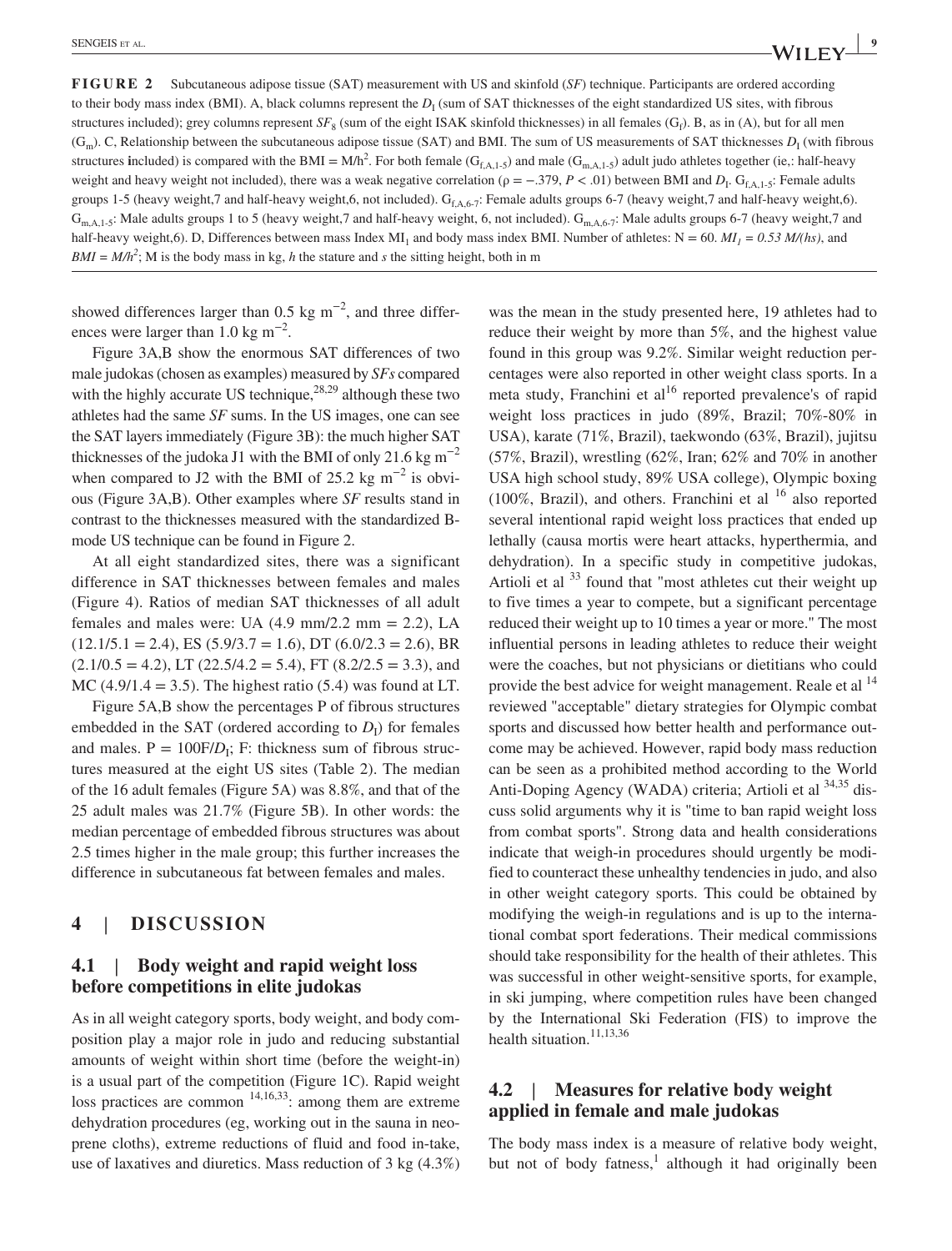

 $(B)$ 





ET AL.

**FIGURE 3** Comparison of subcutaneous fat profiles. Two elite male judokas, J1 (black columns; weight category (WC) 66 kg; body mass (M) 66.2 kg; body height ( *h*) 1.751 m; BMI 21.6 kg m−2) and J2 (grey columns; WC 81 kg; M 84.0 kg; *h* 1.824 m; BMI 25.2 kg m<sup>-2</sup>) with almost the same sum of eight ISAK skinfolds (J1: 44.9 mm; J2: 45.4 mm) were compared. Their sums of SAT thicknesses measured by US differed enormously (J1: 20 mm, and J2: 5.1 mm). A, The thickness values of J1 and J2 at the individual sites measured by US  $(d<sub>I</sub>)$  include the fibrous structures. B, Shows the according series of evaluated US images (left side: J1, right side: J2). The yellow frame indicates the region of interest (ROI); in these two exemplarily selected participants, the numbers of measurements (semi‐automatic thickness measurements) contributing to the representative mean at a given site ranged from 132 to 264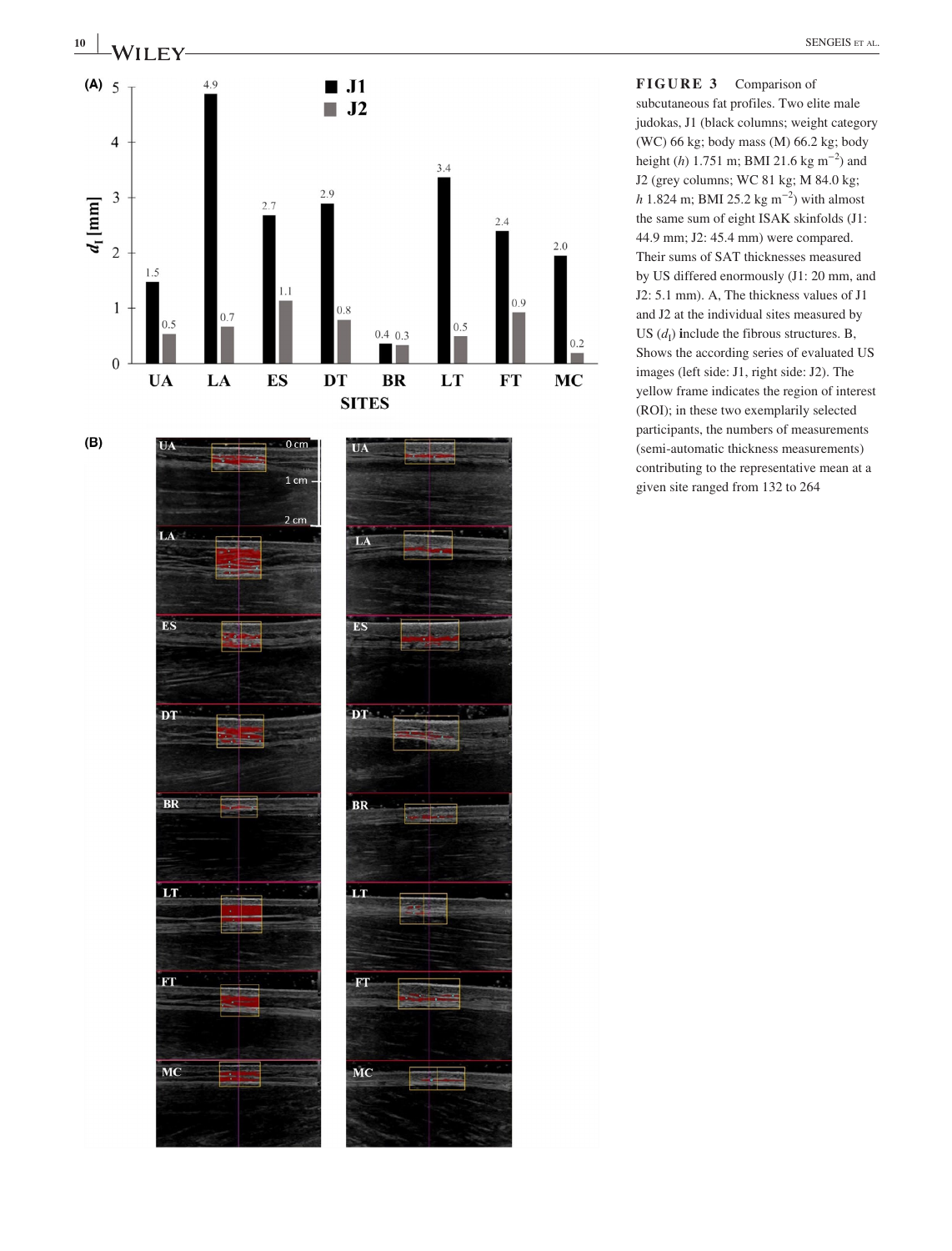**FIGURE 4** Thickness patterning in female and male judo athletes. Box plots of SAT thicknesses  $(d<sub>1</sub>)$  at the eight standardized sites in adult females  $(G<sub>f,A</sub>)$ and males  $(G_{m,A})$ : upper abdomen (UA), lower abdomen (LA), erector spinae (ES), distal triceps (DT), brachioradialis (BR), lateral thigh (LT), front thigh (FT), medial calf (MC)

 $P[%]$ 

 $P[%]$ 

 $11.5$ 

14.9 15.5 15.5 15.6 17.4 18.1 20.0 20.1  $20.5$ 20.8  $23.5$  $27.4$ 27.7 28.0 29.9 30.7 38.7 41.2 44.0  $51.5$ 58.3 82.3

 $5.1$  $8.1$ 

**FIGURE 5** Percentage P of fibrous structures (F) embedded in the SAT. Columns represent:  $P = 100F/D_I = 100(D_I - D_E)/D_I$ . *D<sub>I</sub>*: sums of subcutaneous adipose tissue (SAT) thicknesses when the fibrous structures are included.  $D_{\rm E}$ : sums of SAT thicknesses when the fibrous structures are excluded. (F): sum of fibrous structures. A, adult females: median value of the 16 females was 8.8%, (mean:  $8.9 \pm 2.4$ %). B, adult males: median value of the 25 males was: 21.7%, (mean:  $23.3 \pm 10.0\%$ )



intended to measure fat this way. This holds particularly true in highly trained athletes: in the cases of the groups  $G<sub>f,A</sub>$ (all adult females) and  $G_{m,A}$  (all adult males), there were no correlations between SAT thickness (sum of eight sites) and BMI values, and for both groups evaluated together, there was even a negative correlation.

 $D_{\rm I}[\rm mm]$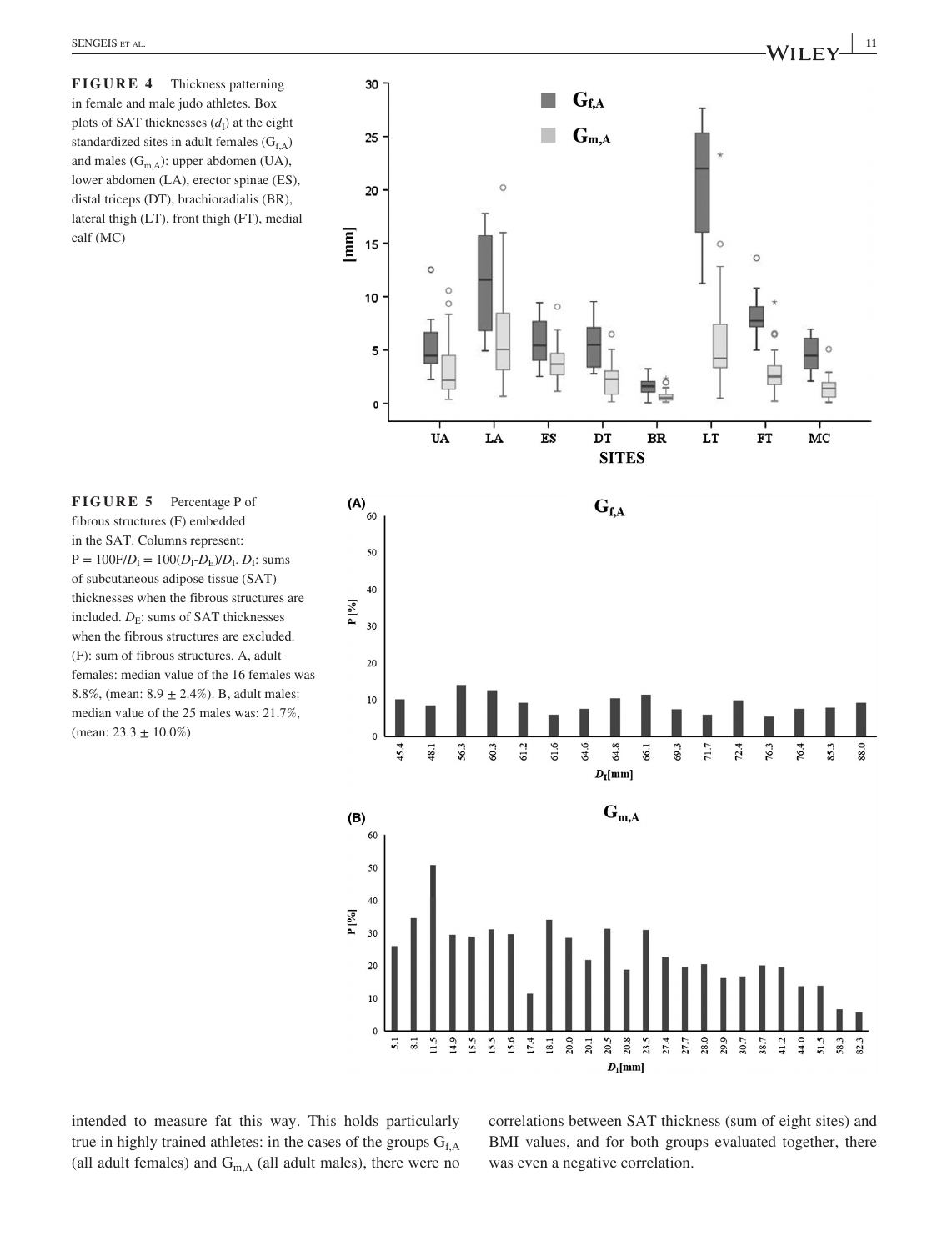|                                      |           |                 | structures included in the SAT; F: thickness sums of fibrous structures embedded in the SAT. D <sub>1MEDIAN</sub> was 65.4 mm in G <sub>1A</sub> , and 20.8 mm in G <sub>nA</sub> , Median of F was 5.7 mm in G <sub>1A</sub> and 5.1 mm in<br>$G_{m,A}$ . Participants are ordered according to their $D_i$ . Values in mm. The percentages [%] of fibrous structures (F) embedded in the SAT: P = 100F $D_1$ = 100( $D_f - D_2/D_1$ are also listed |     |     |      |         |      |               |           |                                                                                                  |                |      |      |                                         |                 |  |  |               |      |
|--------------------------------------|-----------|-----------------|-------------------------------------------------------------------------------------------------------------------------------------------------------------------------------------------------------------------------------------------------------------------------------------------------------------------------------------------------------------------------------------------------------------------------------------------------------|-----|-----|------|---------|------|---------------|-----------|--------------------------------------------------------------------------------------------------|----------------|------|------|-----------------------------------------|-----------------|--|--|---------------|------|
| $\mathbf{G}_{\mathbf{f},\mathbf{A}}$ |           |                 |                                                                                                                                                                                                                                                                                                                                                                                                                                                       |     |     |      |         |      |               |           |                                                                                                  |                |      |      |                                         |                 |  |  |               |      |
|                                      |           |                 | F 4.6 4.1 7.9 7.5 5.6 3.7 4.9 6.7                                                                                                                                                                                                                                                                                                                                                                                                                     |     |     |      |         |      |               |           | 7.5 5.1 4.3 7.1 4.2 5.8 6.8 8.2                                                                  |                |      |      |                                         |                 |  |  |               |      |
|                                      |           | $D_1$ 45.4 48.1 | 56.3 60.3 61.2 61.6 64.6                                                                                                                                                                                                                                                                                                                                                                                                                              |     |     | 64.8 | 66.1    | 69.3 | 71.7          | 72.4      | 76.3                                                                                             | 76.4           | 85.3 | 88.0 |                                         |                 |  |  |               |      |
|                                      |           |                 | P 10.2 8.4 14.1 12.5 9.2 5.9 7.6 10.4                                                                                                                                                                                                                                                                                                                                                                                                                 |     |     |      |         |      |               |           | 11.3 7.3 6.0 9.8 5.5 7.6 7.9 9.3                                                                 |                |      |      |                                         |                 |  |  |               |      |
| $G_{\text{m.A}}$                     |           |                 |                                                                                                                                                                                                                                                                                                                                                                                                                                                       |     |     |      |         |      |               |           |                                                                                                  |                |      |      |                                         |                 |  |  |               |      |
|                                      | $F = 1.3$ | 2.8             | 5.8 4.4 4.5                                                                                                                                                                                                                                                                                                                                                                                                                                           | 4.8 | 4.6 | 2.0  | 6.2     | 5.7  | $\frac{4}{4}$ | 6.4       | 3.9                                                                                              | 7.2            | 6.2  | 5.4  | 5.7                                     | 4.8 5.1 7.8 8.0 |  |  | $6.0$ 7.2 3.9 | 4.6  |
|                                      | $D_1$ 5.1 | $\frac{8.1}{2}$ | 11.5 14.9 15.5 15.5 15.6 17.4                                                                                                                                                                                                                                                                                                                                                                                                                         |     |     |      | $-18.1$ | 20.0 | $-20.1$       | 20.5 20.8 |                                                                                                  | 23.5 27.4 27.7 |      |      | 28.0 29.9 30.7 38.7 41.2 44.0 51.5 58.3 |                 |  |  |               | 82.3 |
|                                      |           |                 | P 25.9 34.5 50.8 29.4 28.9 31.0 29.6 11.4                                                                                                                                                                                                                                                                                                                                                                                                             |     |     |      | 34.1    |      |               |           | $28.4$ $21.7$ $31.3$ $18.8$ $30.8$ $22.7$ $19.4$ $16.1$ $16.7$ $20.1$ $19.5$ $13.6$ $13.9$ $6.7$ |                |      |      |                                         |                 |  |  |               | 5.6  |
|                                      |           |                 |                                                                                                                                                                                                                                                                                                                                                                                                                                                       |     |     |      |         |      |               |           |                                                                                                  |                |      |      |                                         |                 |  |  |               |      |

**TABLE 2**

TABLE 2

Embedded fibrous structures in adult female (G<sub>i,A</sub>) and male (G<sub>i,A</sub>) judokas. *D*<sub>i</sub>: subcutaneous adipose tissue (SAT) thickness sums of the standardized eight sites with the fibrous

Embedded fibrous structures in adult female  $(G_{r,A})$  and male  $(G_{m,A})$  judokas.  $D_f$ : subcutaneous adipose tissue (SAT) thickness sums of the standardized eight sites with the fibrous

Also as a measure for relative body weight ("ponderosity"), the BMI has severe shortcomings that have been pointed out by the expert committee of the  $WHO<sup>17</sup>$  Therefore, we recommend to use the improved measure "mass index (MI)" for assessing relative body weight:  $MI_1 = 0.53$   $M/(hs)$ <sup>3,11,18,28</sup> because this modified BMI takes the individual sitting height *s* into account (and thus, implicitly, also the leg length *l*). Mean MI<sub>1</sub> of females was 22.8 kg m<sup>-2</sup> (BMI:22.9 kg m<sup>-2</sup>), and of males: 26.7 kg m<sup>-2</sup> (BMI:26.5 kg m<sup>-2</sup>), but individual differences  $MI_1$ -BMI were larger than 0.5 kg m<sup>-2</sup> in 13, and larger than 1.0 kg m<sup> $-2$ </sup> in three cases (Figure 2D).

#### **4.3** | **Subcutaneous fat patterning in elite female and male judokas**

When compared to thickness measurements using highresolution US imaging,<sup>28,29</sup> severe errors of skinfold measurements come to light because compressibility of fat and thickness of the skin varies substantially from site to site and among individuals. 2 Large deviations were also found in the group of elite judokas investigated here. For example, two competing athletes who had almost the same *SF* sums at eight sites (44.9 mm and 45.4 mm) differed by a factor of four when their SAT thicknesses were measured with the standardized US method (the sums of eight sites  $D<sub>I</sub>$  were 20.0 mm and 5.1 mm, respectively). The sums of SAT thicknesses were much higher in females (median  $D<sub>I</sub>$  was 66.1 mm) than in males (21.8 mm), although relative body weight was much lower in females (mean BMI was 22.9 kg m<sup>-2</sup>) than in males  $(26.5 \text{ kg m}^{-2})$ . In the female medalists included in this study (at Olympic Games, World Championships, Masters, Grand Slam, and Grand Prix; 2015‐2017), SAT thickness sums were also much higher (median  $D<sub>I</sub>$  was 61.6 mm; N = 9) than in male medalists (20.1 mm;  $N = 5$ ). In rowing, <sup>37</sup> substantially higher SAT values were also measured in females  $(65.5 \text{ mm}; 22.0 \text{ kg m}^{-2})$  when compared to males (27.6 mm; 23.8 kg m<sup> $-2$ </sup>). This holds also true for several other sports. Not only the sum of SAT thicknesses (Figure 2A‐C) was higher in females, also the mean thickness at each individual site was higher (Figure 4), with the highest difference found at the site lateral thigh (LT). In addition, males showed a higher percentage of fibrous structures embedded in the SAT (Figure 5) which again enlarges the difference in the sub cutaneous fat amount between the sexes. Females seem to "need" a much higher amount of subcutaneous fat, although individual differences were large (Figure 2A,C): in the adult female group  $(G<sub>f,A</sub>$  excluded heavy weight category), the highest sum of SAT thicknesses  $D<sub>I</sub>$  was 88.0mm, and the lowest was 45.4mm. According to a preliminary assessment schedule,<sup>38</sup> no female was in the category "extremely low", and one was in the category "very low"; among males, there were four and nine, respectively. The fat values can be used as an important indicator for finding the appropriate weight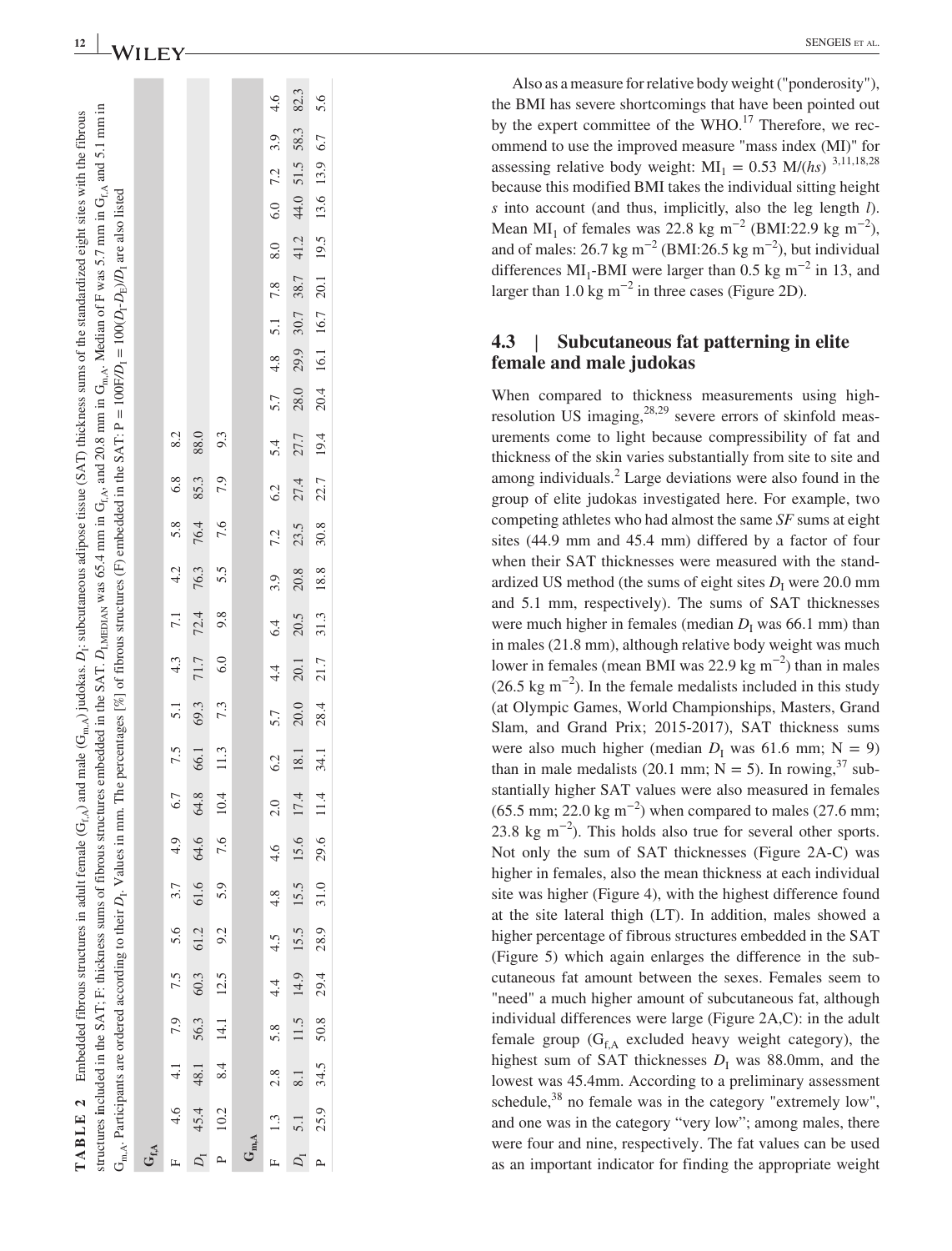division for an athlete: athletes who are further away from the extremely low‐fat edges have some potential to reduce their weight in the long run without losing muscle and organ mass, instead of applying unhealthy rapid weight reduction practices before a competition. The US method provides an accurate approach for assessing subcutaneous fat, which forms by far the major part of total body fat.<sup>39</sup> The results found here show that medical questions concerning lower fat limits need to be treated separately for females and males.

# **5** | **CONCLUSIONS**

- 1. The median of sums of subcutaneous fat layers (*D*) in the elite female judokas was about three‐times higher than in the elite male judokas. This implies the hypothesis that females, although when in an intensive phase of training, "need" a substantially larger amount of body fat compared to males and that health questions associated with body composition necessitate separate approaches for females and males.
- 2. At all eight (standardized) body sites, medians of SAT thicknesses in the female adult judokas were significantly higher. The highest ratio between females and males was found at the LT site. Although fat patterning differs between female and male judokas, the increased subcutaneous fat mass in female athletes is distributed over all sites.
- 3. In both the female and the male group, there were no significant correlations between relative body weight and *D*. These results show that both  $MI_1$  and BMI are measures of ponderosity, but not capable to assess body composition in athletes.
- 4. There was no significant correlation between weight loss before a competition and *D*, indicating that there is an (unused) potential for long‐term weight reduction based on SAT reduction for those athletes who have larger SAT depots.
- 5. At the upper and lower abdomen sites, there were also no significant correlations between short‐term weight loss for an upcoming competition and SAT thicknesses measured some weeks before the competition.
- 6. Percentages of fibrous structures embedded in the SAT differed significantly between female and male judokas: the median was about 2.5 times higher in the male group. This further increases the difference in subcutaneous fat between females and males.
- 7. Listing the athletes according to their skinfold (*SF*) sums does not result in the same order when listing them according to their US sums of SAT thicknesses. SAT thickness sums (from eight sites) ranged from 5.1 mm to 119.0 mm, and *SF* sums (from eight sites) from 44.6 mm to 175.8 mm.

8. When comparing *SF* and US measurements at the same sites (FT and MC), large deviations were found and the median deviations were significantly higher at FT compared with MC. This can be explained because *SF*s measure two layers of skin and two layers of fat in an undefined compressed state, and both compressibility and skin thickness differ from site to site and from person to person.

# **5.1** | **Perspectives**

From the medical point of view, not much is currently known about acceptable lower limits of the individual's fat amount, $4$  and the large variation found, particularly in female judokas, indicates that this important question needs to be discussed individually. Results clearly show that the enormous differences between sexes have to be considered. The accurate and reliable data obtainable with US will contribute to a solid basis for analyses of the long-term health development associated with low body fat. $4,40$  For this purpose, US SAT data of both sexes and from various sports are needed. Athletes of weight class sports who have a higher body fat amount than others could use this potential to avoid or reduce unhealthy short‐term weight reduction before a competition. There is also large potential for reducing the severe medical problems associated with the common rapid weight loss practices by modifying the weigh‐in procedures; this is up to the International Federations of the weight class sports.

#### **ACKNOWLEDGMENTS**

The authors gratefully acknowledge the Austrian Judo Federation and in particular Markus Moser for generously supporting this research. We thank Hans Holdhaus und Gregor Bialowas (IMSB‐Austria) for initializing this project, and all athletes for their participation. Results of the study are presented clearly, honestly and without fabrication, falsification, or inappropriate data manipulation.

## **ORCID**

*Wolfram Müller* **D** <https://orcid.org/0000-0002-7433-9926>

#### **REFERENCES**

1. Ackland TR, Lohman TG, Sundgot‐Borgen J, et al. Current status of body composition assessment in sport: review and position statement on behalf of the ad hoc research working group on body composition health and performance, under the auspices of the I.O.C. Medical Commission. *Sports Med*. 2012;42(3):227‐249.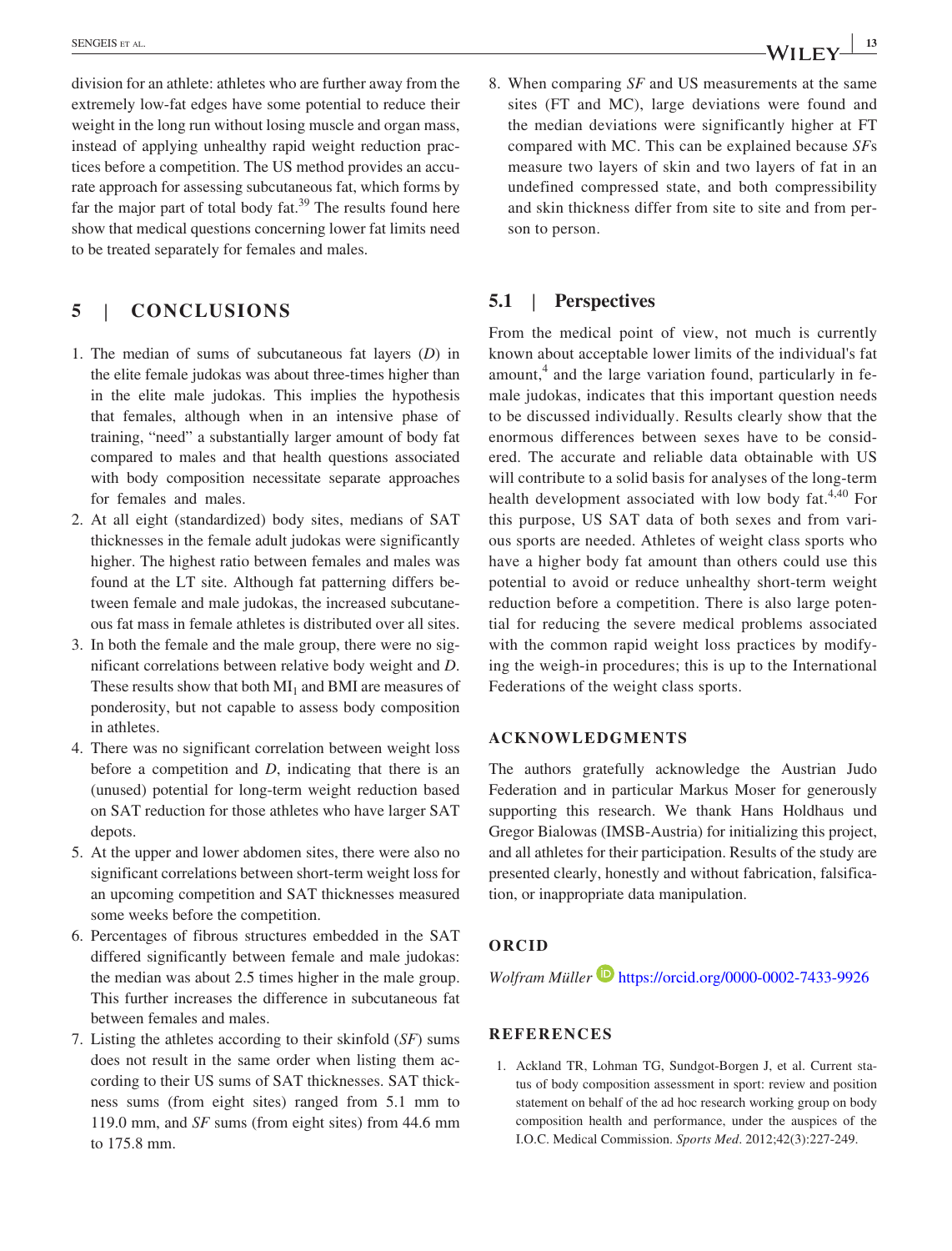# **<sup>14</sup> <sup>|</sup>** SENGEIS et al.

- 2. Müller W, Horn M, Fürhapter‐Rieger A, et al. Body composition in sport: a comparison of a novel ultrasound imaging technique to measure subcutaneous fat tissue compared with skinfold measurement. *Br J Sports Med*. 2013;47(16):1028‐1035.
- 3. Müller W. Towards research‐based approaches for solving body composition problems in sports: ski jumping as a heuristic example. *Br J Sports Med*. 2009;43(13):1013‐1019.
- 4. Sundgot‐Borgen J, Meyer NL, Lohman TG, et al. How to minimise the health risks to athletes who compete in weight‐sensitive sports review and position statement on behalf of the ad hoc research working group on body composition, health and performance, under the auspices of the ioc medical commission. *Br J Sports Med*. 2013;47(16):1012‐1022.
- 5. Quatromoni PA. A tale of two runners: a case report of athletes' experiences with eating disorders in college. *J Acad Nutr Diet*. 2017;117(1):21‐31.
- 6. Slater G, O'Connor H, Kerr A. Optimising physique for sports performance. In: Hume PA, Kerr DA, Ackland T, eds. *Best practice protocols for physique assessment in sport*, 1st edn. Singapore: Springer; 2018:27‐36.
- 7. Nattiv A, Loucks AB, Manore MM, et al. American college of sports medicine position stand. The female athlete triad. *Med Sci Sports Exerc*. 2007;39(10):1867‐1882.
- 8. Centers for Disease Control and Prevention (CDC). Hyperthermia and dehydration‐related deaths associated with intentional rapid weight loss in three collegiate wrestlers–North Carolina, Wisconsin, and Michigan, November‐December 1997. *MMWR Morb Mortal Wkly Rep*. 1998;47(6):105‐108.
- 9. Meyer NL, Sundgot‐Borgen J, Lohman TG, et al. Body composition for health and performance: a survey of body composition assessment practice carried out by the ad hoc research working group on body composition, health and performance under the auspices of the IOC medical commission. *Br J Sports Med*. 2013;47(16):1044‐1053.
- 10. Mountjoy M, Sundgot‐Borgen J, Burke L, et al. The IOC consensus statement: beyond the female athlete triad‐relative energy deficiency in sport (RED‐S). *Br J Sports Med*. 2014;48(7):491‐497.
- 11. Müller W, Gröschl W, Müller R, Sudi K. Underweight in ski jumping: the solution of the problem. *Int J Sports Med*. 2006;27(11):926‐934.
- 12. Schmölzer B, Müller W. The importance of being light: aerodynamic forces and weight in ski jumping. *J Biomech*. 2002;35(8):1059‐1069.
- 13. Schmölzer B, Müller W. Individual flight styles in ski jumping: results obtained during olympic games competitions. *J Biomech*. 2005;38(5):1055‐1065.
- 14. Reale R, Slater G, Burke LM. Individualised dietary strategies for olympic combat sports: acute weight loss, recovery and competition nutrition. *Eur J Sport Sci*. 2017;17(6):727‐740.
- 15. Santos DA, Silva AM, Matias CN, Fields DA, Heymsfield SB, Sardinha LB. Accuracy of DXA in estimating body composition changes in elite athletes using a four compartment model as the reference method. *Nutr Metab (Lond)*. 2010;7:22.
- 16. Franchini E, Brito CJ, Artioli GG. Weight loss in combat sports: physiological, psychological and performance effects. *J Int Soc Sports Nutr*. 2012;9(1):52.
- 17. World Health. Organization (WHO). Physical status: the use and interpretation of anthropometry. Report of a WHO expert committee. *World Health Organ Tech Rep Ser*. 1995;854:1‐452.
- 18. Müller W. Determinants of ski‐jump performance and implications for health, safety and fairness. *Sports Med*. 2009;39(2):85‐106.
- 19. Wang Z, Sardinha LB, Lukasky HC, et al. Body composition models and components. In: Heymsfield SB, Lohman TG, Wang ZM, Going SB, eds. *Human body composition*, 2nd edn. Champaign, IL: United States of America Human Kinetics; 2005:163‐239.
- 20. Hume P, Kerr D, Ackland TR. *Best practice protocols for physique assessment in sport*, 1st: edn. Singapore: Springer; 2018.
- 21. Kerr A, Slater GJ, Byrne N, Nana A. Reliability of 2 different positioning protocols for dual‐energy x‐ray absorptiometry measurement of body composition in healthy adults. *J Clin Densitom*. 2016;19(3):282‐289.
- 22. Nana A, Slater GJ, Hopkins WG, Burke LM. Effects of daily activities on dual‐energy X‐ray absorptiometry measurements of body composition in active people. *Med Sci Sports Exerc*. 2012;44(1):180‐189.
- 23. Stewart AD, Hannan WJ. Prediction of fat and fat‐free mass in male athletes using dual X‐ray absorptiometry as the reference method. *J Sports Sci*. 2000;18(4):263‐274.
- 24. Kerr DA, Hume PA. Non‐imaging method: Bioelectrical impedance analysis. In: Hume PA, Kerr DA, Ackland T, eds. *Best practice protocols for physique assessment in sport*. Singapore: Springer; 2018:88‐99.
- 25. Hume PA, Sheerin K, Hans de Ridder J. Non‐Imaging Method: Surface anthropometry. In: Hume PA, Kerr A, Ackland T eds. *Best practice protocols for physique assessment in sport*. Vol 1. Singapore: Springer Verlag; 2018:64‐69.
- 26. Stewart AD, Sutton L. *Body composition in sport, exercise and health*, 1st edn. Abingdon, UK: Routledge; 2012.
- 27. Müller W, Horn M, Fürhapter‐Rieger A, et al. Body composition in sport: interobserver reliability of a novel ultrasound measure of subcutaneous fat tissue. *Br J Sports Med*. 2013;47(16):1036‐1043.
- 28. Müller W, Lohman TG, Stewart AD, et al. Subcutaneous fat patterning in athletes: selection of appropriate sites and standardisation of a novel ultrasound measurement technique: ad hoc working group on body composition, health and performance, under the auspices of the IOC medical commission. *Br J Sports Med*. 2016;50(1):45‐54.
- 29. Störchle P, Müller W, Sengeis M, et al. Standardized ultrasound measurement of subcutaneous fat patterning: high reliability and accuracy in groups ranging from lean to obese. *Ultrasound Med Biol*. 2017;43(2):427‐438.
- 30. Müller W, Müller T, Fürhapter‐Rieger A, Ahammer H. Relative body weight and standardised ultrasound measurement of subcutaneous fat in athletes: an international multicentre reliability study. 2019. Manuscript in preparation.
- 31. Stewart AD, Marfell‐Jones M, Olds T, DeRidder J. *International standards for anthropometric assessment*. Lower Hutt, New Zealand: International Society for the Advancement of Kinanthropometry; 2011.
- 32. Herman IP. *Physics of the human body*, 2nd: edn. New York, NY: Springer International Publishing; 2016.
- 33. Artioli GG, Gualano B, Franchini E, et al. Prevalence, magnitude, and methods of rapid weight loss among judo competitors. *Med Sci Sports Exerc*. 2010;42(3):436‐442.
- 34. Artioli GG, Saunders B, Iglesias RT, Franchini E. It is time to ban rapid weight loss from combat sports. *Sports Med*. 2016;46(11):1579‐1584.